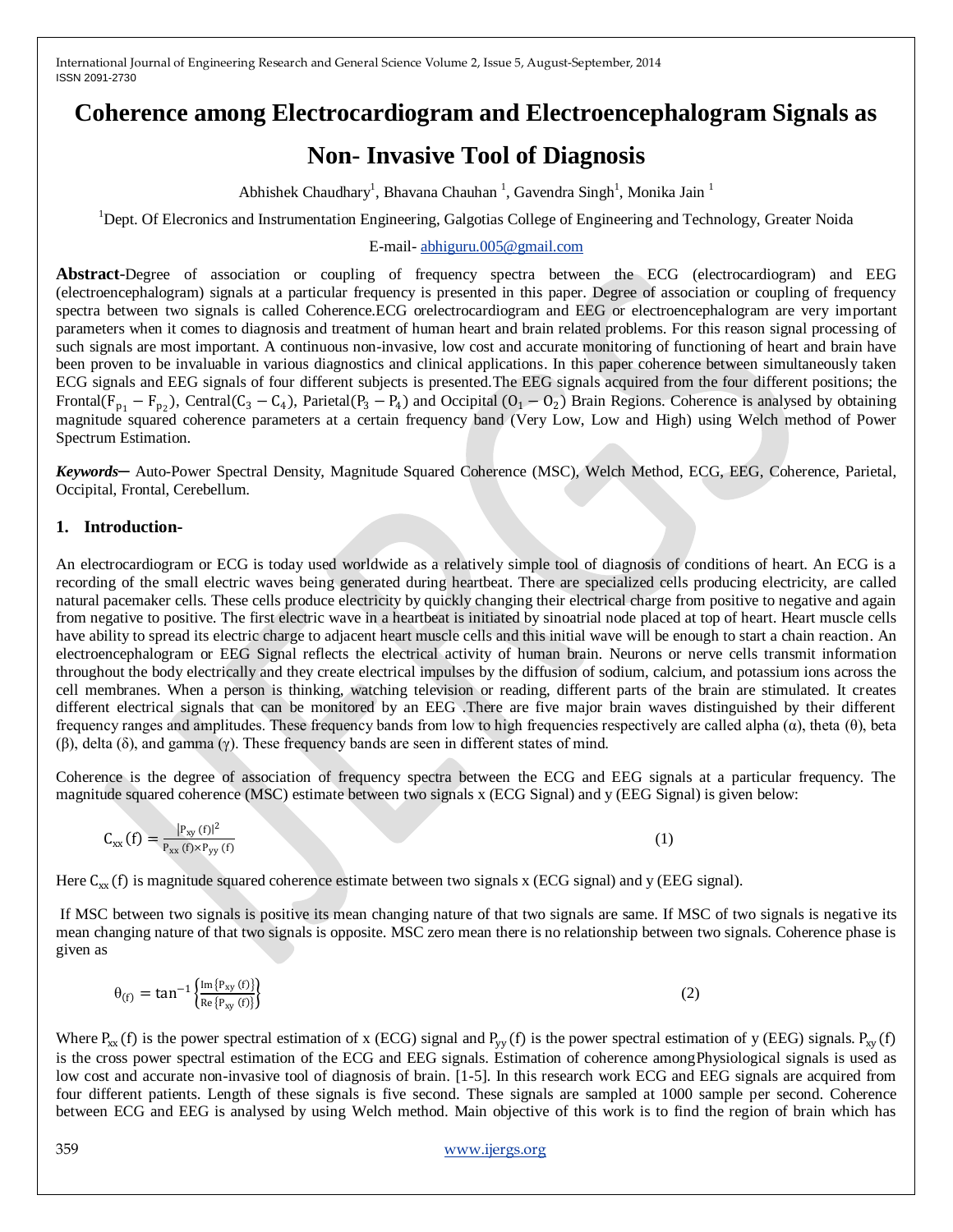maximum association with brain. Coherence among ECG and EEG is used for differentiating between normal and abnormal brain activity. It is used as cost effective tool of non-invasive diagnosis.

#### **2. Method-**

Technique used in this research work is based on classical Welch method of power spectrum estimation. Which utilizes the 50% overlap of data segment along with the use of hamming window. [6,7]

 $(4)$ 

Using Welch method power spectral density (PSD) of ECG signal and EEG signal is given below PSD of x (ECG Signal):

$$
P_{xx}(f) = \frac{x(f)x^*(f)}{NT}
$$
  
of y (EEG Signal):  

$$
P_{yy}(f) = \frac{y(f)y^*(f)}{NT}
$$
 (3)

Cross power spectral density (CPSD) of x and y:

 $_{NT}$ 

$$
P_{xy}(f) = \frac{x(f)Y^*(f)}{NT} \tag{5}
$$

Or,

PS<sub>D</sub>

$$
P_{xy}(f) = \frac{Y(f)X^*(f)}{NT}
$$
 (6)

MATLAB is utilised for the implementation of Welch method. Windowing technique used in Welch method is changed and on the place of default hamming window Kaiser Window is utilised. In Welch method signals are divided into K segments. Over lapping of segments is kept 50%. For our research work 1024 point FFT is used. [8,9]

#### 3. **Analysis and Results-**

Coherence between the ECG and corresponding EEG signals acquired from the four prominent brain regions named as the Central(C<sub>3</sub> – C<sub>4</sub>), Frontal(F<sub>p<sub>1</sub></sub> – F<sub>p<sub>2</sub>), Occipital (O<sub>1</sub> – O<sub>2</sub>) and Parietal (P<sub>3</sub> – P<sub>4</sub>) is investigated. All data are collected from healthy</sub> subjects under the age group (21-36 years old) at the sampling rate is 1000samples/second.



Figure.1 Box plot of MSC of first subject.

360 [www.ijergs.org](http://www.ijergs.org/)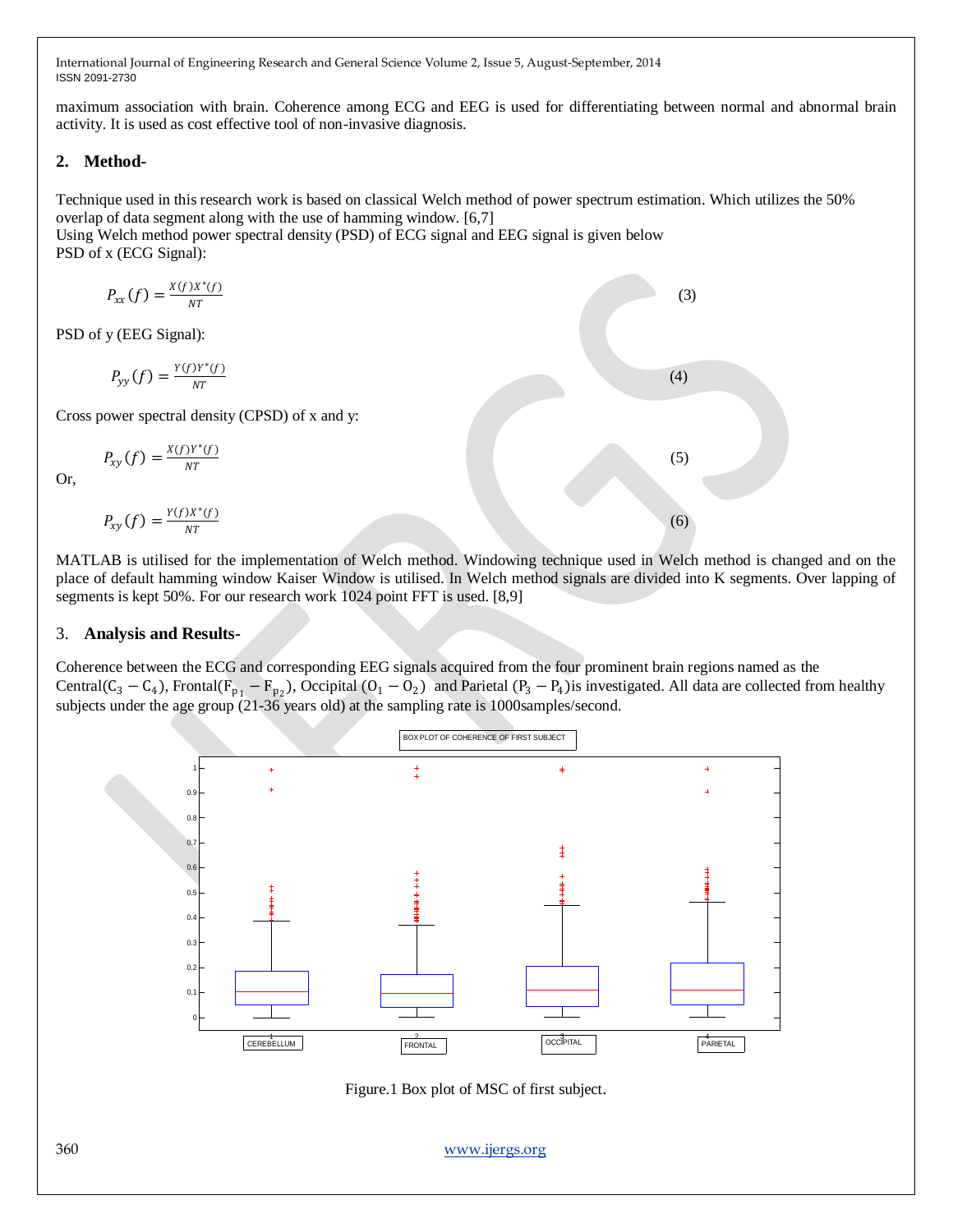From figure.1 Maximum mean of Magnitude squared coherence 0.1501 is at cerebellum. No of coherence points greater than 0.5 at cerebellum, frontal, occipital and parietal are respectively 14, 15, 11 and 13.



Figure.2 Box plot of MSC of second subject.

From figure.2 Maximum mean of Magnitude squared coherence 0.1691 at cerebellum. No of coherence points greater than 0.5 at cerebellum, frontal, occipital and parietal are respectively 14, 8, 14 and 14.



Figure.3 Box plot of MSC of third subject.

From figure.3 Maximum mean of Magnitude squared coherence 0.1510 is at cerebellum. No of coherence points greater than 0.5 at cerebellum, frontal, occipital and parietal are respectively 12, 10, 16 and 15.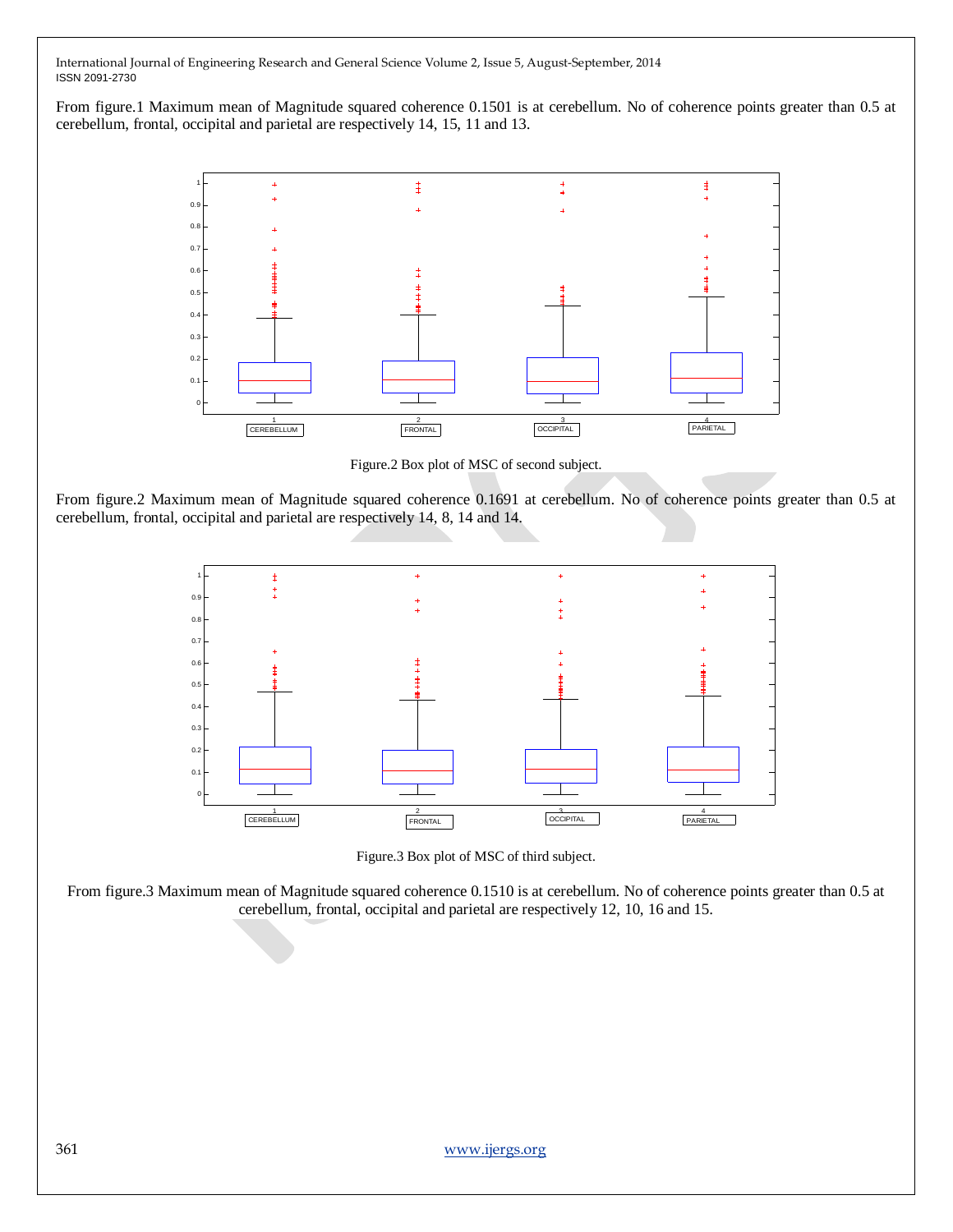

Figure.4 Box plot of MSC of fourth subject.

From figure.4 Maximum mean of Magnitude squared coherence 0.1413 is at parietal. No of coherence points greater than 0.5 at cerebellum, frontal, occipital and parietal are respectively 6, 7, 9 and 7.

Table.1 Final Estimated Result

|                            | Mean of coherence |         |           |          | Coherence points greater than 0.5 |         |           |          |
|----------------------------|-------------------|---------|-----------|----------|-----------------------------------|---------|-----------|----------|
|                            | Cerebellu<br>m    | Frontal | Occipital | Parietal | Cerebellum                        | Frontal | Occipital | Parietal |
| 1 <sup>st</sup><br>Subject | 0.1326            | 0.1266  | 0.1484    | 0.1501   | $\overline{4}$                    | 5       | 11        | 13       |
| 2 <sup>nd</sup><br>subject | 0.1394            | 0.1446  | 0.1474    | 0.1578   | 9                                 | $8\,$   | 8         | 19       |
| 3 <sup>rd</sup><br>subject | 0.1510            | 0.1433  | 0.1491    | 0.1542   | 12                                | 10      | 12        | 15       |
| 4 <sup>th</sup><br>subject | 0.1351            | 0.1332  | 0.1413    | 0.1359   | $\sqrt{6}$                        | 9       | 6         | 7        |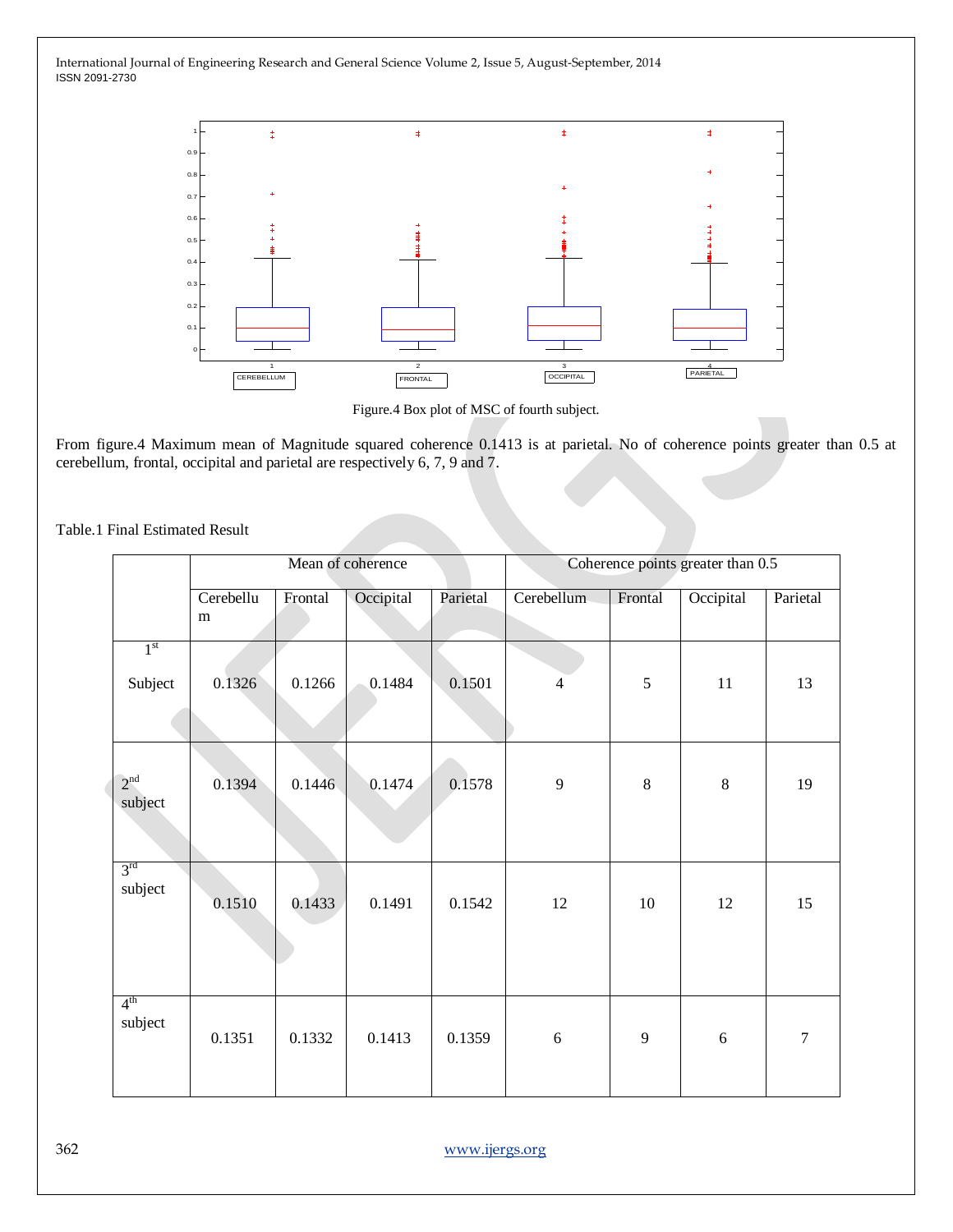From the table.1 it is clear that maximum coherence  $> 0.5$  is at Parietal for first three subjects and also mean of coherence is maximum for first three subjects at parietal. Mean of Coherence at frontal is minimum for three different subjects. For first subject maximum mean of coherence is .1501 at parietal and minimum mean of coherence is 0.1266 at frontal. For second subject maximum mean of coherence is 0.1578 at Parietal and minimum mean of coherence is 0.1394 at cerebellum. For third subject maximum mean of coherence is 0.1542 at parietal and minimum mean of coherence is 0.1433 at frontal. For fourth subject maximum mean of coherence is 0.1413 at occipital and minimum mean of coherence is 0.1332 at frontal.

## **4. Acknowledgements-**

It gives us a great sense of pleasure to present the research paper on the basis of the B. Tech Project undertaken during B.Tech Final Year. We owe special debt of gratitude to our supervisors Dr. Monika Jain (Prof. and HOD dept. EIE) and Mr. Gavendra Singh, (Asst. Professor EIE) Department of Electronics and Instrumentation Engineering, Galgotias College of Engineering & Technology for their constant support and guidance throughout the course of our work. Their sincerity, thoroughness and perseverance have been a constant source of inspiration for us. It is only their cognizant efforts that our endeavours have seen light of the day*.*

We are also thankful to Dr. R.Sundaresan, Director of college for providing their support and all the facilities for completing this project.

## **5. Conclusion application and future scope-**

ECG and EEG signals are completely coherent if the magnitude squared coherence is equal to 1 and if MSC is equal to zero then two signals are independent to each other. In this research work MSC is non zero between ECG and EEG signals for all four subjects, its mean there is association between ECG and EEG signals. It may possible to acquire the EEG signal information from the ECG signal by PSD estimation using welch method. Estimation of coherence among Physiological signals are used as a tool for analysis of association between two Physiological organs. Coherence among different ECG and EEG signals is help full in finding the difference between normal and abnormal mental activity. It is also helpful in finding the defective brain region. Brain region where is large deviation in mean of coherence from standard mean of coherence is termed as defective region. After investigating the defective brain region we can diagnosis and supply drugs to that particular brain region rather than whole brain. It is used as non-invasive tool of diagnosis. Mean of coherence of N (N any large no.) subjects is used as standard mean. Any deviation from this standard is identify as abnormality. It is a cost effective and accurate tool of non-invasive diagnosis.

## **REFERENCES:**

- [1]. David M. Simpson\**, Member, IEEE*, Daniel A. Botero Rosas, and Antonio Fernando C. Infantosi, Estimation of Coherence Between Blood Flow and Spontaneous EEG Activity in Neonates, IEEE Transactions On Biomedical Engineering, VOL. 52, NO. 5, MAY 2005, 0018-9294/\$20.00 © 2005 IEEE.
- [2]. Gavendra Singh, Dilbag Singh, Varun Gupta, Coherence Analysis between ECG signal and EEG signal,International Journal of Electronics & Communication Technology (IJECT) Vol. 1, Issue 1, December 2010.
- [3]. M.Grewel, T.Ning, and J.D.Bronzino Dept of Engineering &Computer Science Trinity College, Hart forth. CT 06108, Coherence Analysis of EEG via Multichannel AR Modeling.CH 2666-6/88/0000-0245-\$1.00 Q 1988 IEEE
- [4]. John G. Proakis, Dimitris G. Manolakis, Digital Signal processing, Fourth Edition 2007 Pearson Education, Chapter 14, power Spectrum estimation.
- [5]. Gavendra Singh Jadun, Setu Garg, Neeraj Kumar, Shikhar, Coherence Analysis between ECG Signal and EEG Signal, International Journal for Research in Applied Science & Engineering Technology (IJRASET) VOl. 1, Issue I, April 2013.
- [6]. Sanqing Hu, Senior Member, IEEE, Matt Stead, Qionghai Dai, Senior Member, IEEE, and Gregory A. Worrell, On the Recording Reference Contribution to EEG Correlation, Phase Synchrony, and Coherence. IEEE Transactions on Systems, Man, and Cybernetics Part B: Cybernetics, Vol. 40, and No. 5, October 2010, 1083-4419/\$26.00 © 2010 IEEE.
- [7]. Alexander Klein, Tomas Sauer, Andreas Jedynak, and Wolfgang Skrandies, Conventional and Wavelet Coherence Applied toSensory–Evoked Electrical Brain Activity, IEEE Transactions On Biomedical Engineering, Vol. 53, No. 2, February 2006, 0018-9294/\$20.00 © 2006 IEEE.